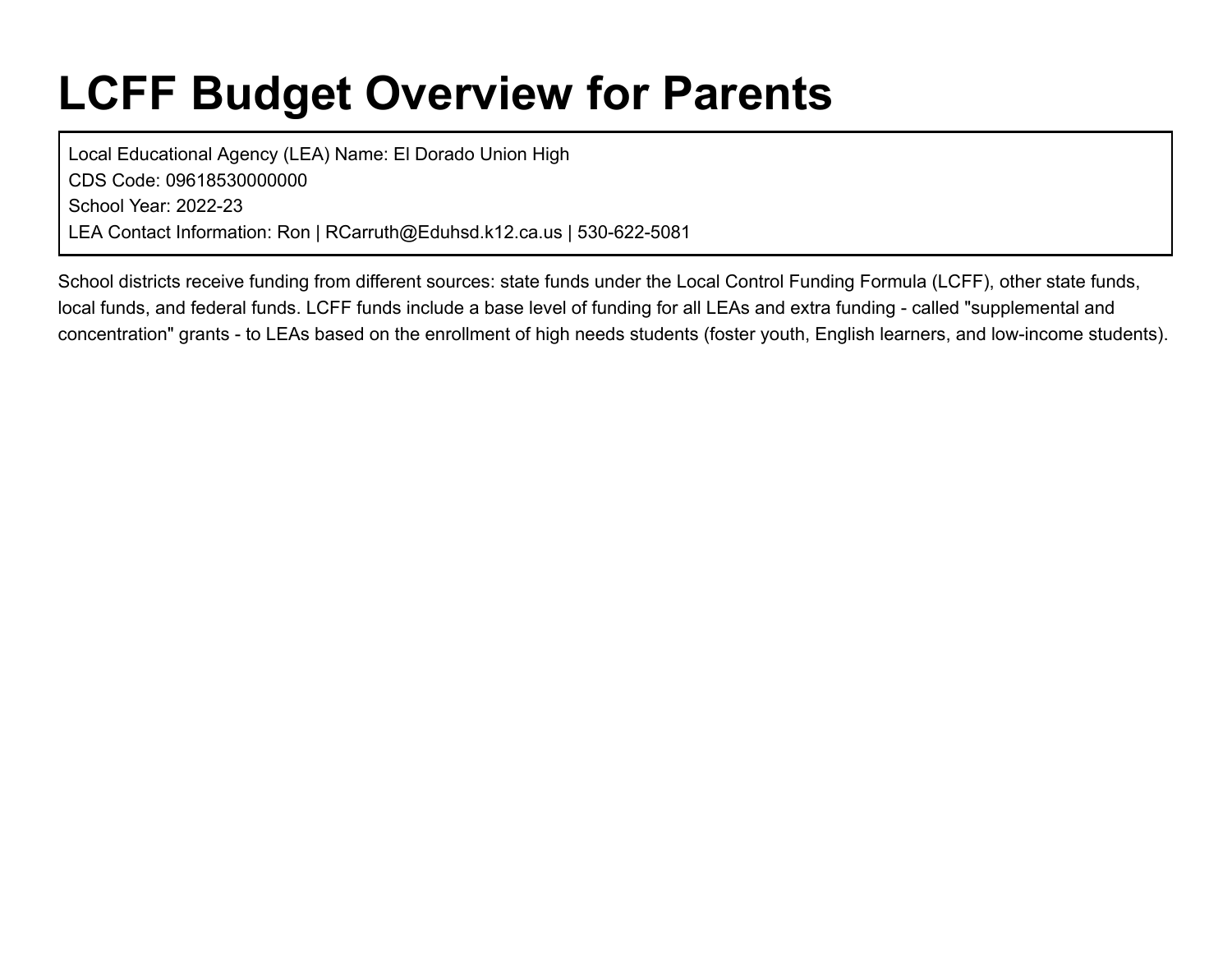## **Budget Overview for the 2022-23 LCAP Year**

### **Projected Revenue by Fund Source**



| <b>Source</b>                | <b>Funds</b> | Percentage |
|------------------------------|--------------|------------|
| <b>All Other State Funds</b> | \$7,115,637  | 8%         |
| <b>All Local Funds</b>       | 54,864,144   | 6%         |
| <b>All Federal Funds</b>     | \$4,094,201  | 5%         |
| Total LCFF Funds             | \$71,273,145 | 81%        |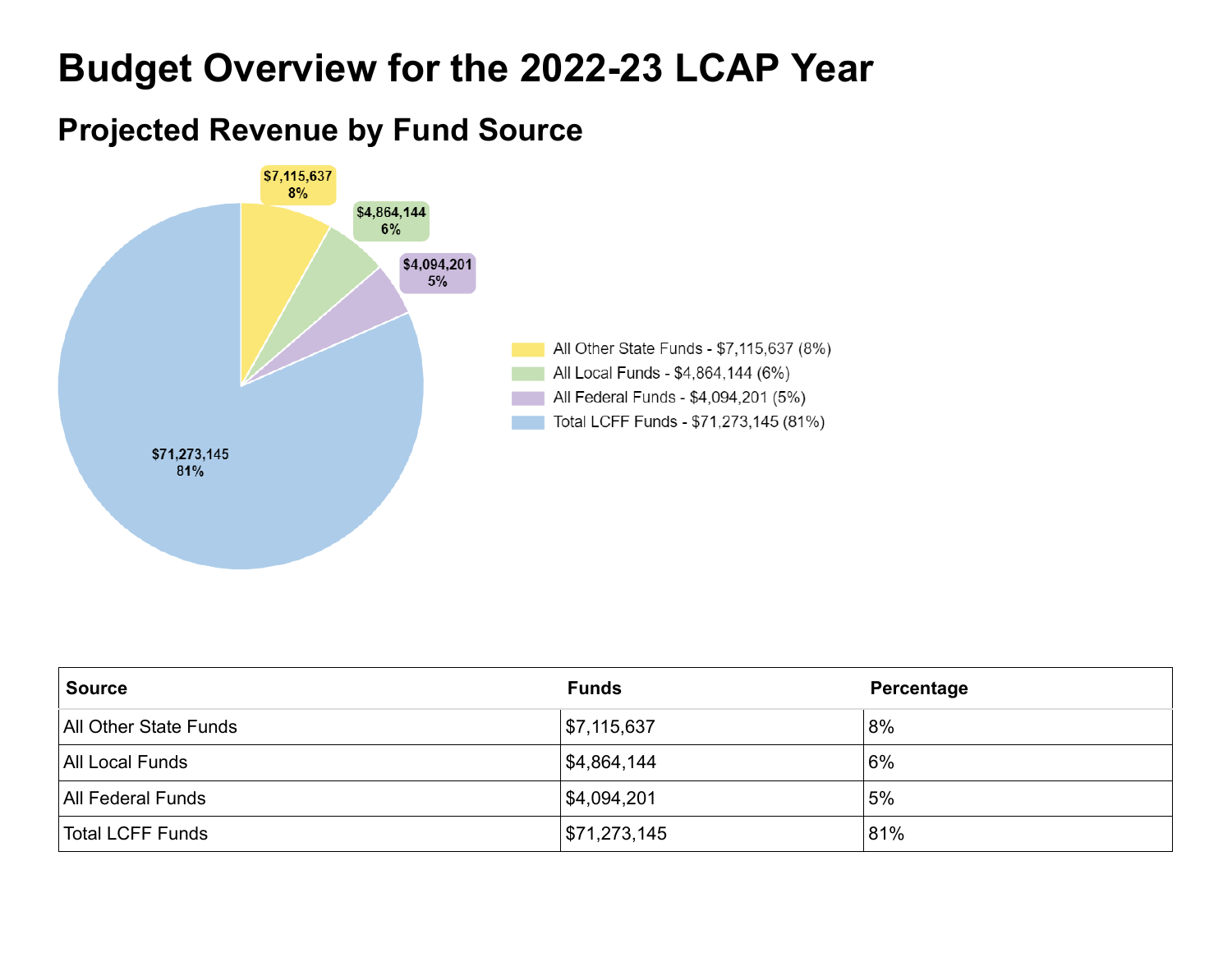### **Breakdown of Total LCFF Funds**



| <b>Source</b>          | <b>Funds</b> | Percentage |
|------------------------|--------------|------------|
| <b>LCFF S/C Grants</b> | \$3,215,844  | 4%         |
| All Other LCFF Funds   | \$68,057,301 | 77%        |

*These charts show the total general purpose revenue El Dorado Union High expects to receive in the coming year from all sources.*

The total revenue projected for El Dorado Union High is \$87,347,127, of which \$71,273,145 is Local Control Funding Formula (LCFF), \$7,115,637 is other state funds, \$4,864,144 is local funds, and \$4,094,201 is federal funds. Of the \$71,273,145 in LCFF Funds, \$3,215,844 is generated based on the enrollment of high needs students (foster youth, English learner, and low-income students).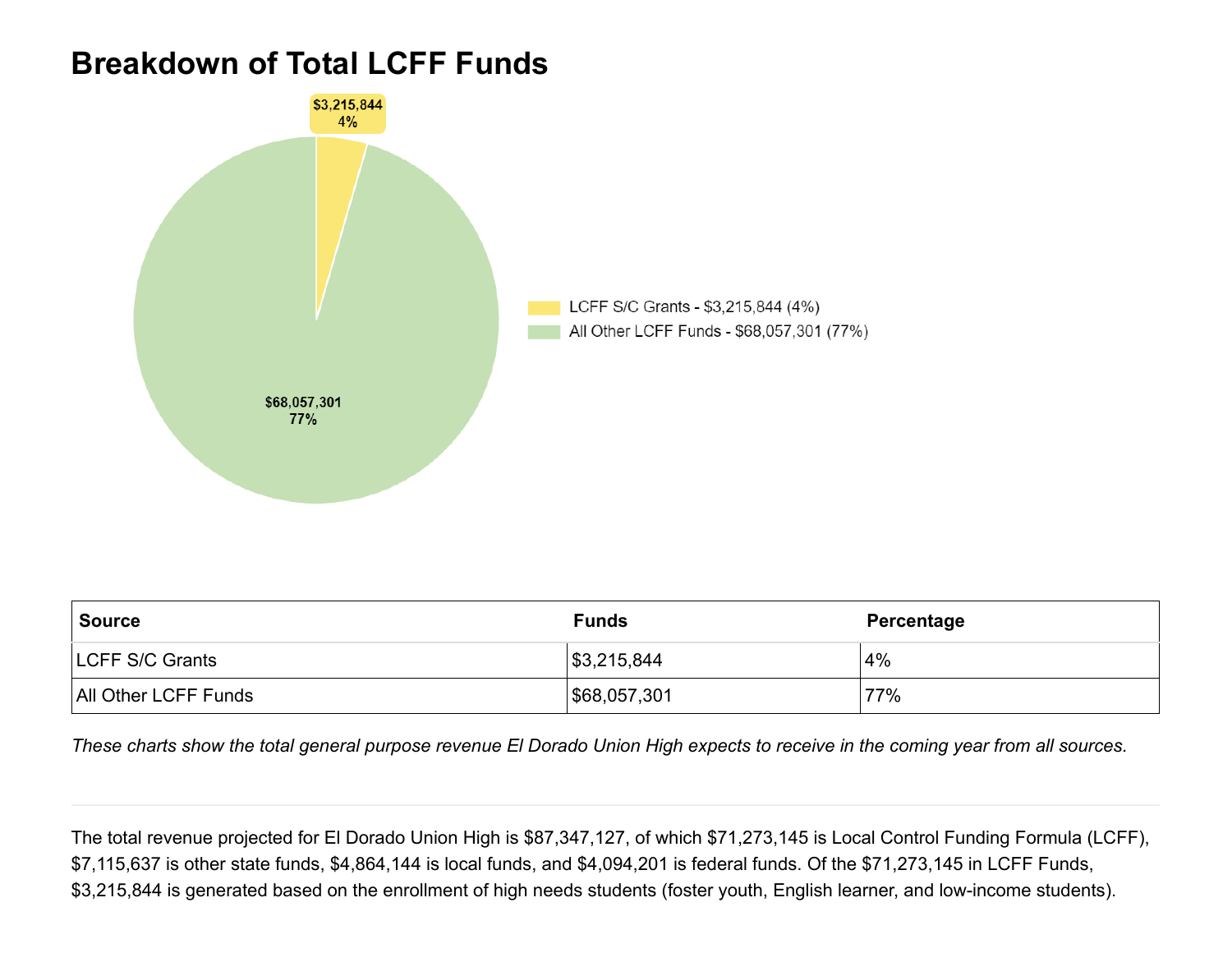The LCFF gives school districts more flexibility in deciding how to use state funds. In exchange, school districts must work with parents, educators, students, and the community to develop a Local Control and Accountability Plan (LCAP) that shows how they will use these funds to serve students.

### **Budgeted Expenditures in the LCAP**



*This chart provides a quick summary of how much El Dorado Union High plans to spend for 2022-23. It shows how much of the total is tied to planned actions and services in the LCAP.*

El Dorado Union High plans to spend \$72,057,245 for the 2022-23 school year. Of that amount, \$3,104,694 is tied to actions/services in the LCAP and \$68,952,551 is not included in the LCAP. The budgeted expenditures that are not included in the LCAP will be used for the following:

The LCAP does not include all classified and management positions in the District. In addition, not all supplies and transportation costs were included. The LCAP also does not include debt service, utilities, or other liability/insurance expenses.

### **Increase or Improved Services for High Needs Students in the LCAP for the 2022-23 School Year**

In 2022-23, El Dorado Union High is projecting it will receive \$3,215,844 based on the enrollment of foster youth, English learner, and lowincome students. El Dorado Union High must describe how it intends to increase or improve services for high needs students in the LCAP. El Dorado Union High plans to spend \$3,215,844 towards meeting this requirement, as described in the LCAP.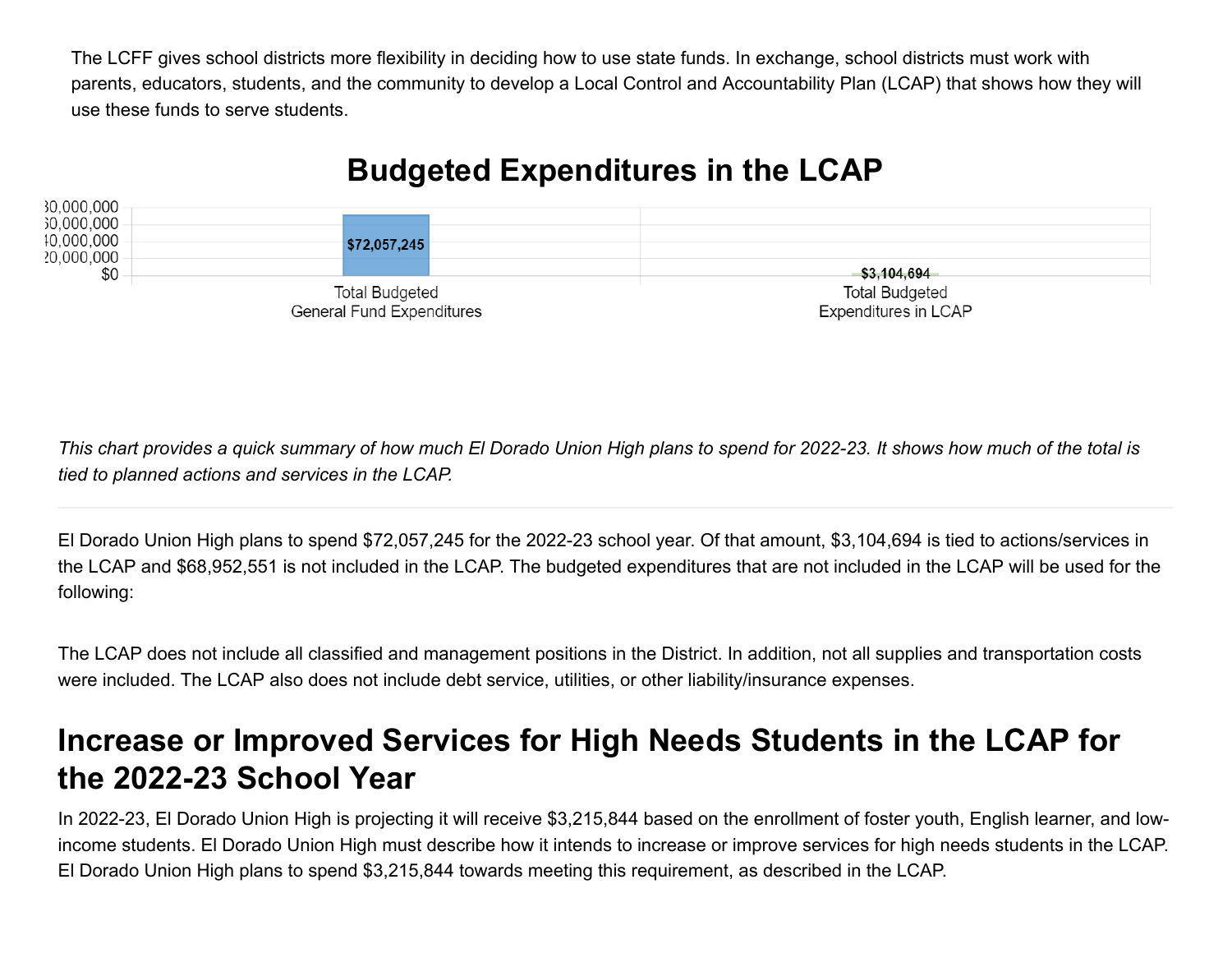## **Update on Increased or Improved Services for High Needs Students in 2021-22**

### **Prior Year Expenditures: Increased or Improved Services for High Needs Students**

| Total Budgeted Expenditures for<br>High Needs Students in the LCAP |           | \$2,952,512 |             |             |                            |
|--------------------------------------------------------------------|-----------|-------------|-------------|-------------|----------------------------|
| Estimated Actual Expenditures for<br>High Needs Students in LCAP   |           | \$2,390,641 |             |             |                            |
| \$0                                                                | \$500,000 | \$1,000,000 | \$1,500,000 | \$2,000,000 | \$2,500,000<br>\$3,000,000 |

*This chart compares what El Dorado Union High budgeted last year in the LCAP for actions and services that contribute to increasing or improving services for high needs students with what El Dorado Union High estimates it has spent on actions and services that contribute to increasing or improving services for high needs students in the current year.*

In 2021-22, El Dorado Union High's LCAP budgeted \$2,952,512 for planned actions to increase or improve services for high needs students. El Dorado Union High actually spent \$2,390,641 for actions to increase or improve services for high needs students in 2021-22. The difference between the budgeted and estimated actual expenditures of \$561,871 had the following impact on El Dorado Union High's ability to increase or improve services for high needs students:

The District transitioned in October 2020 to hybrid learning and full in-person full-cohort instruction in April 2021. The transition to more inperson instruction allowed the staff to support students in a more traditional manner. Not all of the planned resources were needed in the described formats. In addition, estimated personnel costs varied due to changes in the actual payroll driven costs.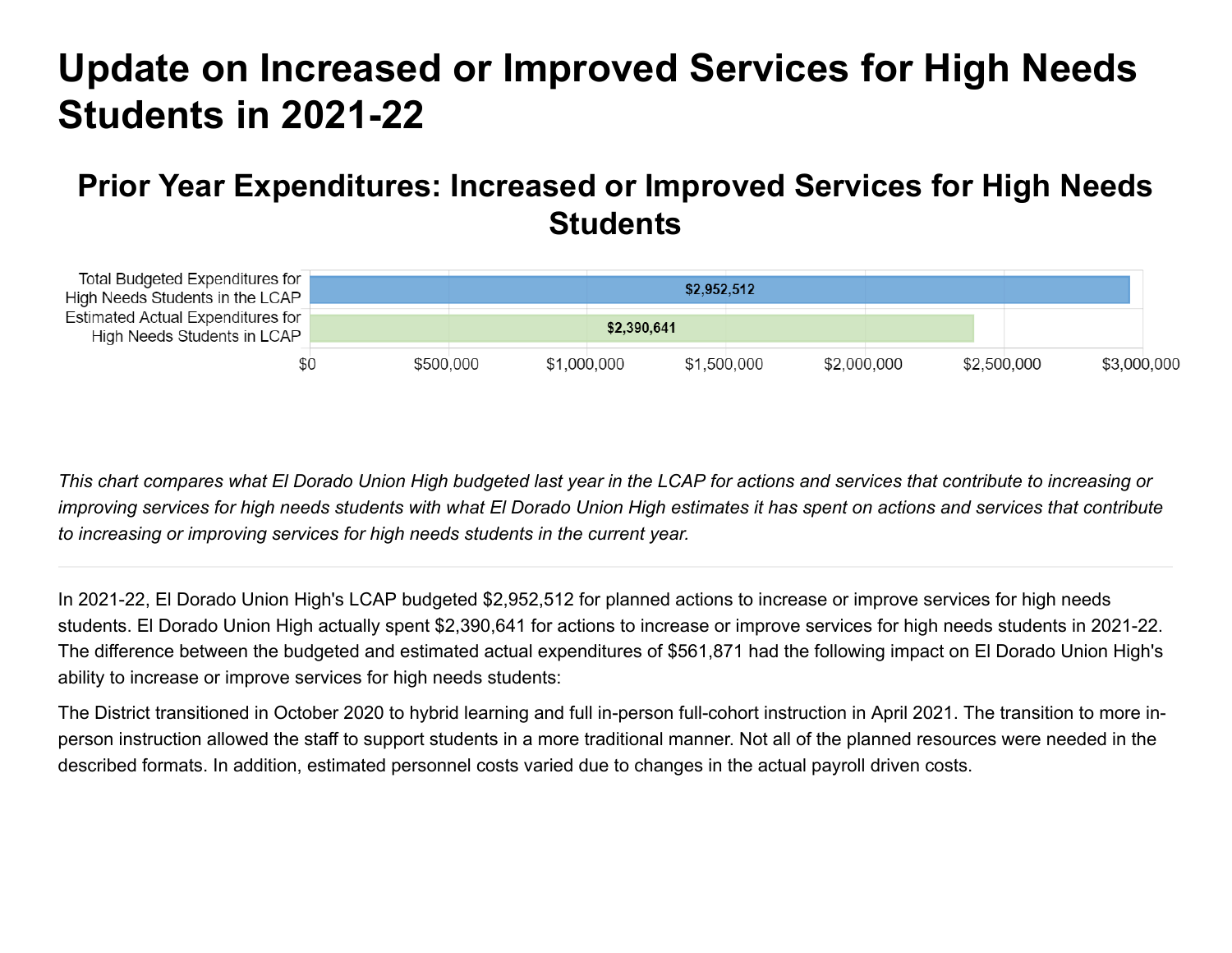#### **Instructions**

### **LCFF Budget Overview for Parents Data Entry Instructions**

These instructions are for the completion of the Local Control Funding Formula (LCFF) Budget Overview for Parents.

\**NOTE:* The "High Needs Students" referred to below are Unduplicated Students for LCFF funding purposes.

#### **LEA Information**

The LEA must enter the LEA name, county district school (CDS) code (14 digits), and LEA contact information (name, phone number and email address) in the corresponding blue boxes.

*Coming School Year:* This information is automatically generated.

*Current School Year:* This information is automatically generated.

#### **Projected General Fund Revenue for the 2022–23 School Year**

All amounts should be entered in the boxes below the corresponding amount title. The coming school year (as indicated above) means the fiscal year for which an LCAP is adopted or updated by July 1.

- *Total LCFF Funds:* This amount is the total amount of LCFF funding (including supplemental & concentration grants) the LEA estimates it will receive pursuant to California Education Code (EC) sections 2574 (for county offices of education) and 42238.02 (for school districts and charter schools), as applicable for the coming school year. This amount is the amount indicated in the Standardized Account Code Structure (SACS) Budget Fund Form 01, Column F, row A.1 (LCFF Sources).
- *LCFF Supplemental & Concentration Grants:* This amount is the total amount of LCFF supplemental and concentration grants the LEA estimates it will receive on the basis of the number and concentration of low income, foster youth, and English learner students as determined pursuant to California Code of Regulations, Title 5 (5 CCR) Section 15496(a)(5), pursuant to EC sections 2574 and 42238.02, as applicable for the coming school year.
- *All Other State Funds:* This amount is the total amount of other state funds (do not include LCFF funds) the LEA estimates it will receive.
- *All Local Funds:* This amount is the total amount of local funds and entitlements the LEA estimates it will receive.
- *All Federal Funds:* This amount is the total amount of federal funds (including all Every Student Succeeds Act Title funds) the LEA estimates it will receive.

#### The total of the Projected General Fund Revenue should equal the amount indicated in the SACS Budget Fund Form 01, Column F, row A.5 (Total Revenues).

*Brief description for General Fund Expenditures:* Briefly describe any of the General Fund Budget Expenditures for the current school year that are not included in the Local Control and Accountability Plan. The LEA's response for this prompt is limited to 450 characters.

#### **Total Budgeted Expenditures for the 2022–23 School Year**